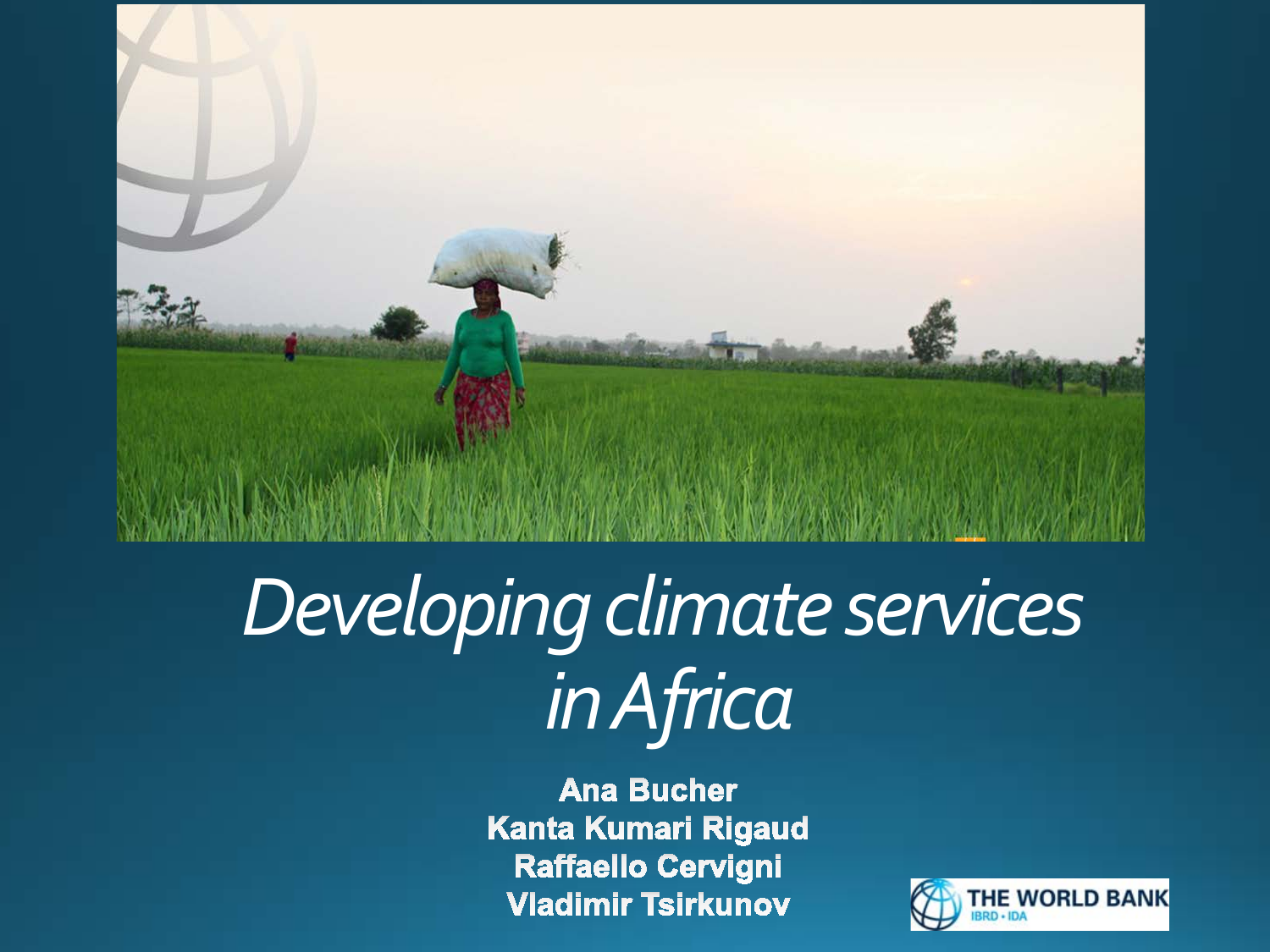## WB Climate Change Action Plan

- WBG's committed to increase the climate-related share from 21 to 28 % by 2020 (potentially \$29 billion per year by 2020).
- Targeted actions in Renewable Energy, Sustainable cities, Climate-Smart Land Use, Water, and Food Security.
- The WBG will support countries in translating their NDCs into climate policies and investment plans into actions.

• WBG's Africa Climate Business Plan aims to raise \$16 billion for adaptation by 2020, including **enabling resilience with support for hydro-meteorological services and improved tools and capacity for climate-resilient investment planning.**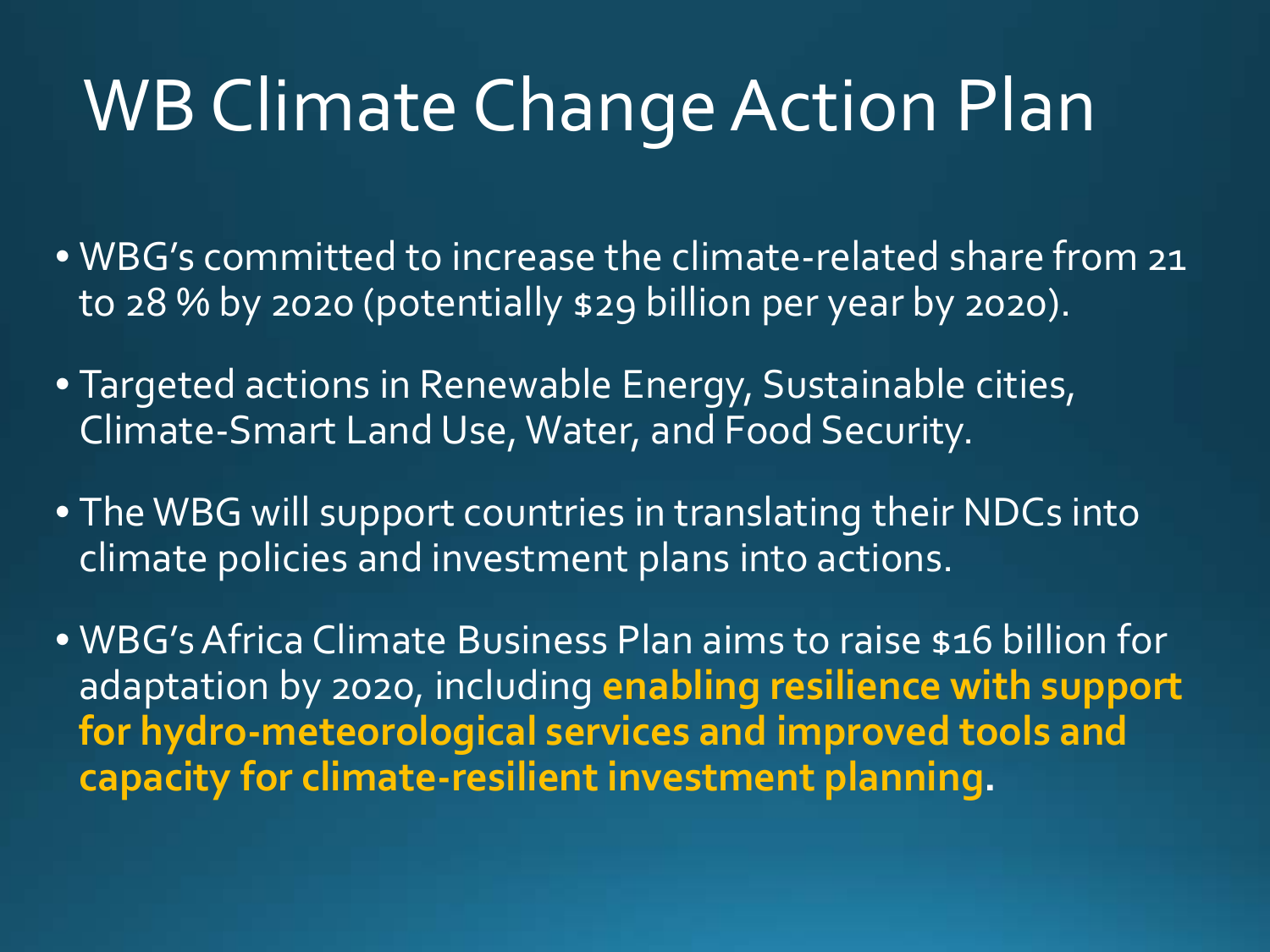## **Climate services and NDCs**

| <b>Country Name</b> | <b>Self-reported Cost Estimates (in Millions</b><br>USD) |
|---------------------|----------------------------------------------------------|
| Chad                | 34                                                       |
| Gambia              | n/a                                                      |
| Guinea Bissau       | n/a                                                      |
| Kenya               | n/a                                                      |
| Lesotho             | n/a                                                      |
| Liberia             | $\overline{7}$                                           |
| Madagascar          | n/a                                                      |
| Mozambique          | n/a                                                      |
| Namibia             | n/a                                                      |
| Nigeria             | n/a                                                      |
| Rwanda              | n/a                                                      |
| South Sudan         | n/a                                                      |
| Sudan               | n/a                                                      |
| Togo                | 30                                                       |
| Uganda              | n/a                                                      |
| Zambia              | n/a                                                      |
| Zimbabwe            | n/a                                                      |



-Needs for the establishment and development of Climate Services (including hydromet needs) are expressed in at least 17 countries in SSA. -According to self-reported costs, 171 Million USD are expected from external donors to facilitate implementation of Climate Services globally.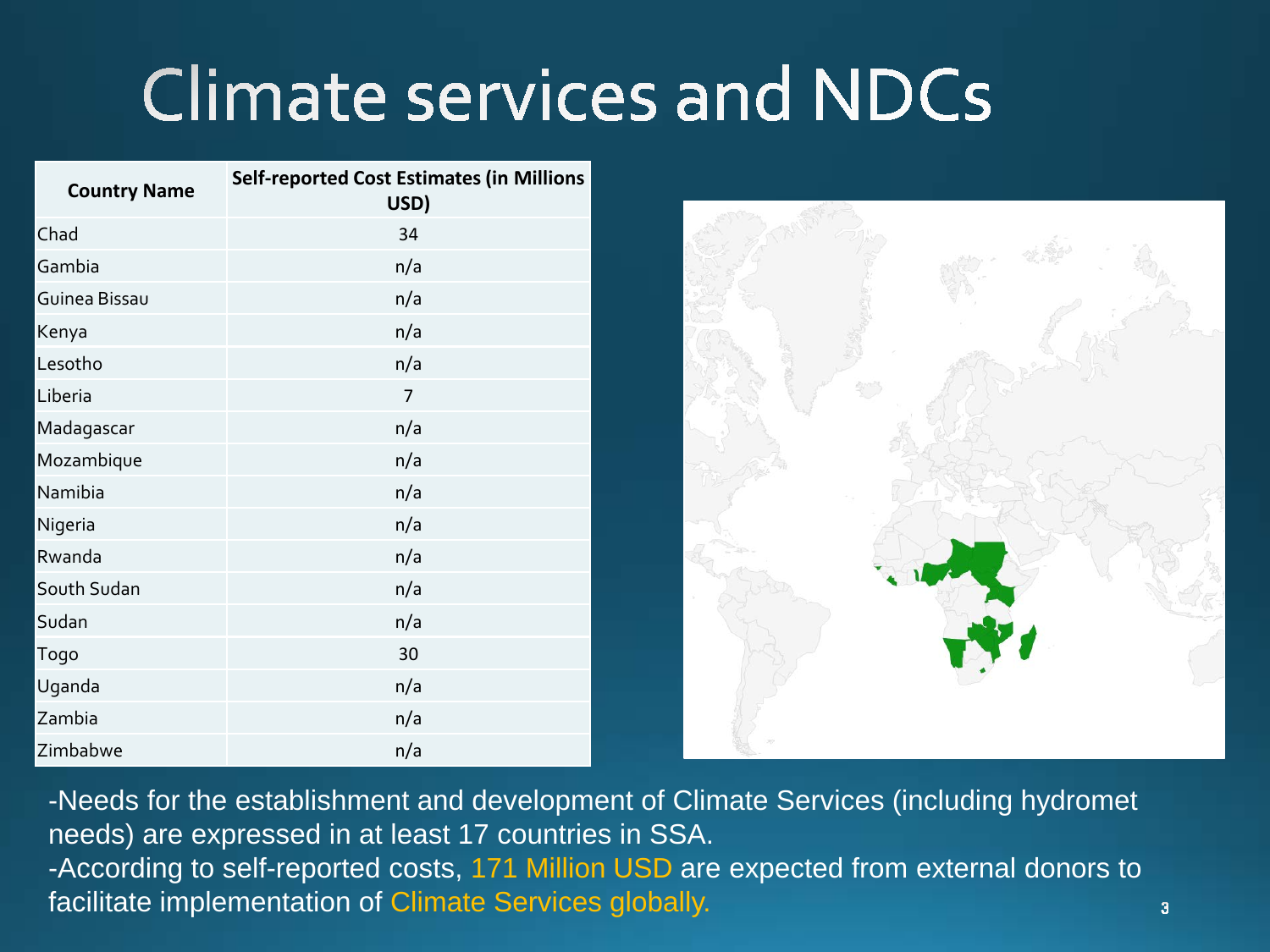### Main programs and activities

•**Global Facility for Disaster and Risk Reduction (GFDRR)**

•**Africa Climate Resilient Investment Facility (AFRI-RES)**

•**Pilot Program for Climate Resilience (PPCR)**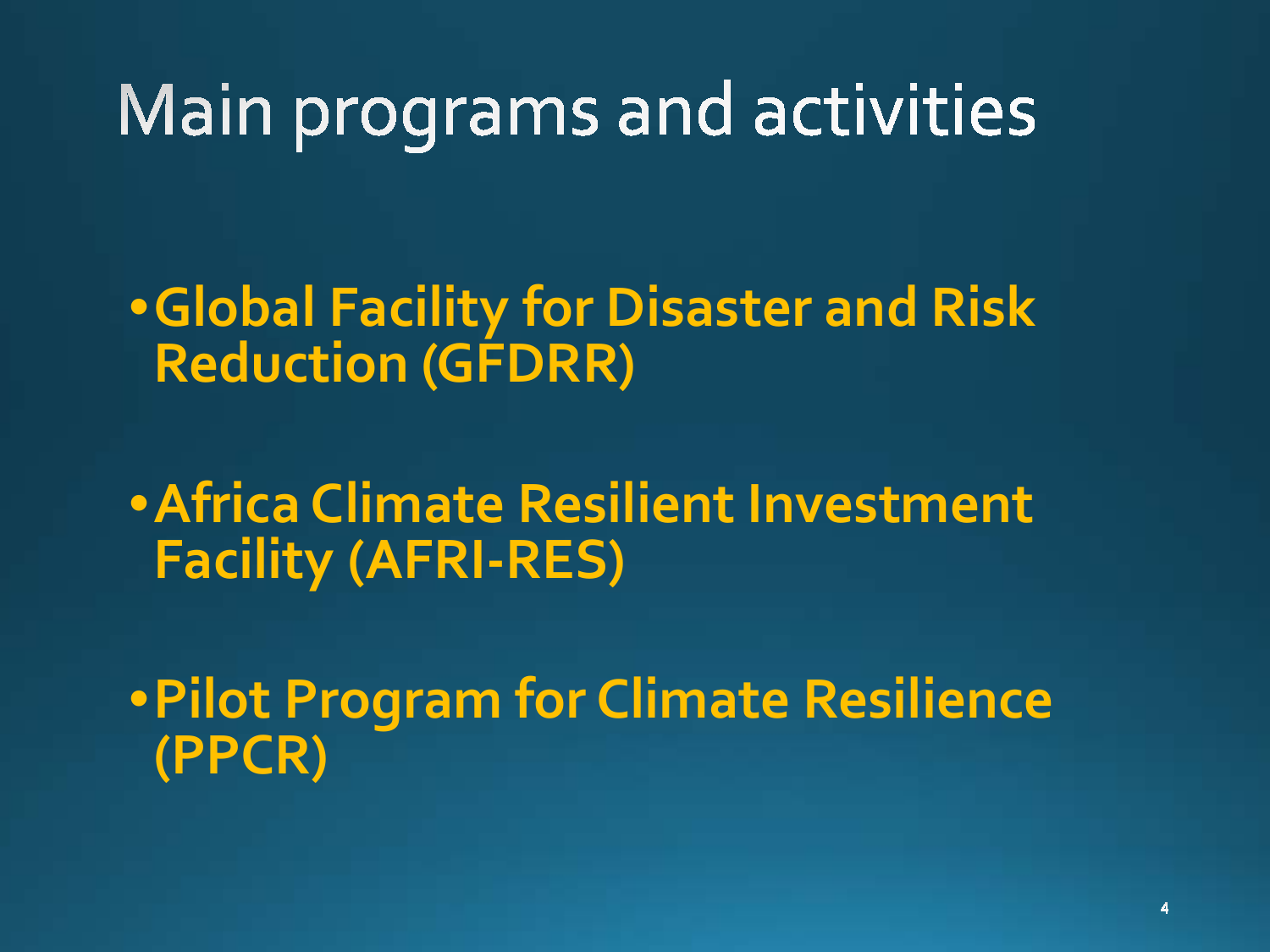### GFDRR: Africa Regional Framework Program to Improve Hydromet Services

#### **Africa Regional System Integration**

- *-* Improved access to and production of global products
- Knowledge and advisory services to support strategic development, project preparation and management, coordination and service delivery
- Coordination with AMCOMET, GFCS

#### **Modernization of WMO Regional Centers**

- Strengthening capacity and management to enhance trans-boundary cooperation on weather and flood forecasting, early warning and climate prediction.

National/Sub-National

Regional

Suh-Regional

#### **National/Sub-National**

- Institutional strengthening and capacity building of targeted NMHSs
- Modernization of hydromet infrastructure
- Improving service delivery including development of
	- National Framework of Climate Services











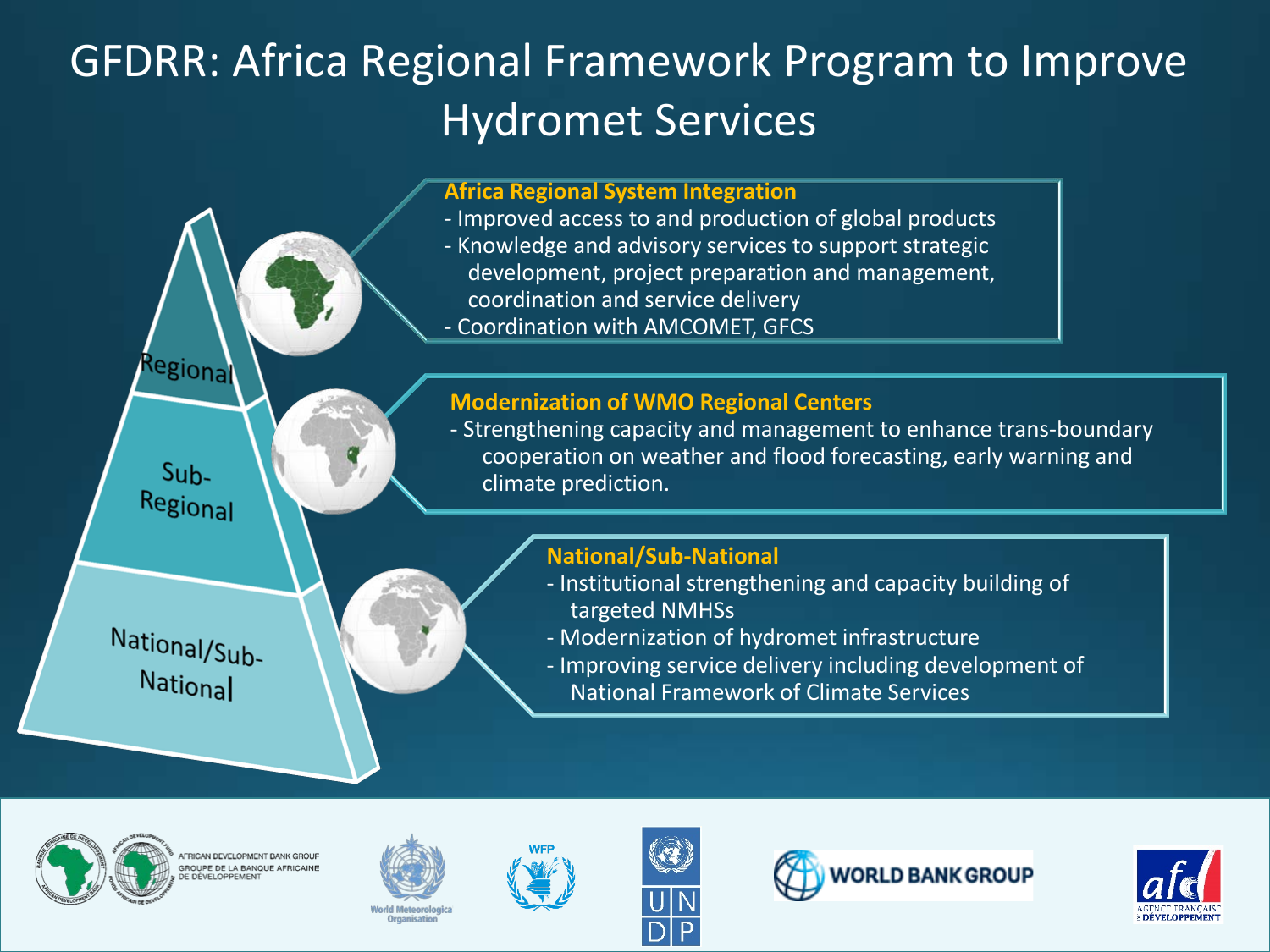#### **GFDRR Projects in Africa**



**Improved delivery** of weather, climate and hydrological services to citizens and weather-dependent sectors, including timely, **reliable forecasts** leading to increased climate and disaster resilience, through trans-boundary **collaboration** on drought, severe weather and flood warnings, leading to **enhanced climate and disaster preparedness and readiness**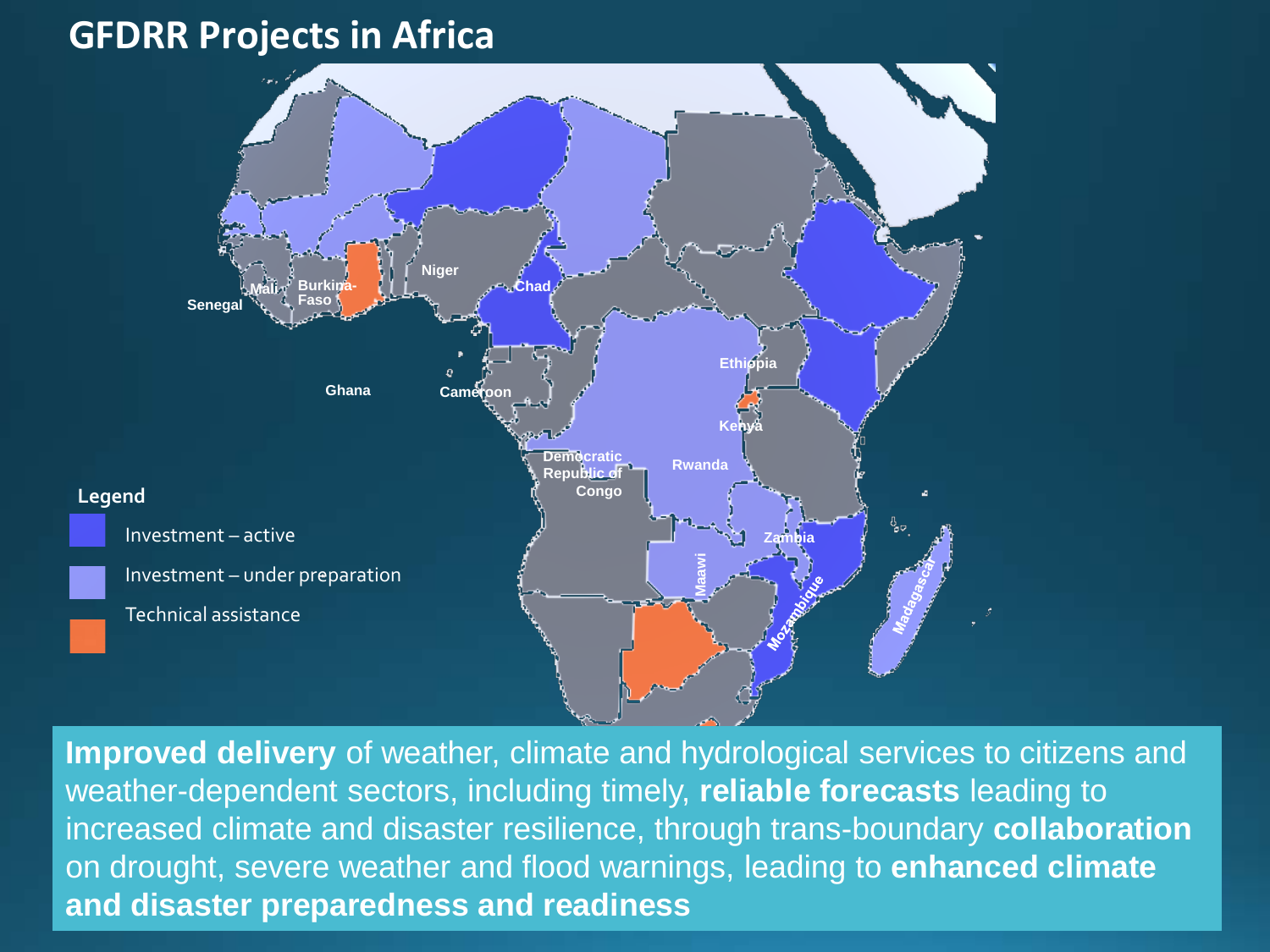## **Africa Climate Resilient Investment Facility (AFRI-RES)**

• Strengthen capacity of African Institutions to plan, design, and implement resilient investments in infrastructure.



**Enhancing the Climate** Resilience of Africa's Infrastructure

The Power and Water Sectors

Raffaello Cervigni, Rikard Liden, James E. Neumann, and Kenneth M. Strzepek **Editors** 



Commission for Africa



**Enhancing the Climate Resilience** of Africa's Infrastructure:

The Roads and Bridges Sector

Raffaello Cervigni, Andrew Losos, Paul Chinowsky, and James E. Neumann,

WORLD BANK GROUP









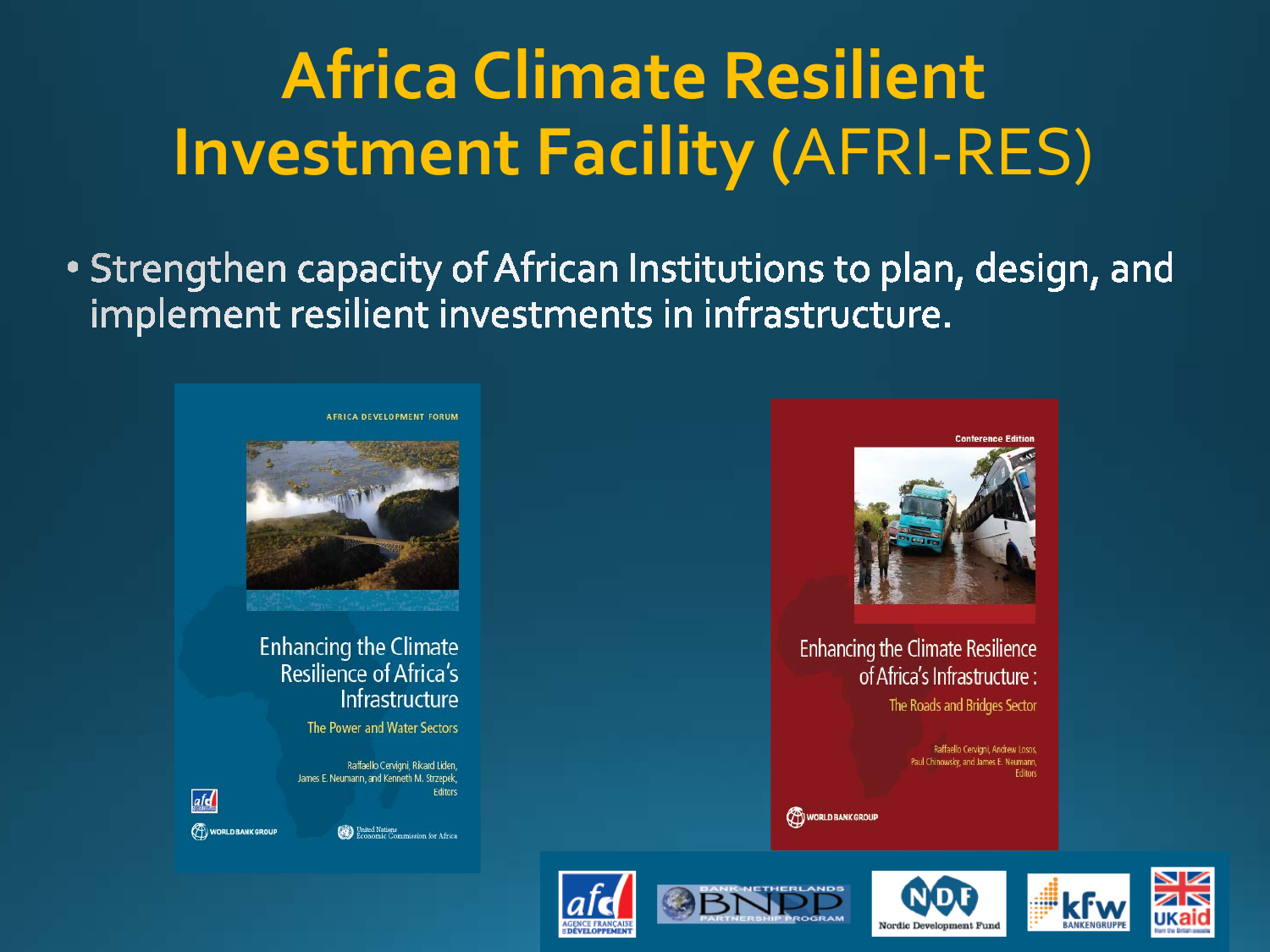### **AFRI-RES Activities**

### Upstream support

- **Open data and knowledge platform**
- **Development of guidelines**
- **Compilation of good practices**
- Support the emergence of standards in climate resilient project

development

### Downstream support

- **Assistance in TORs preparation**
- **Quality assurance on technical reports**
- Topping-up project preparation resources (directly, indirectly)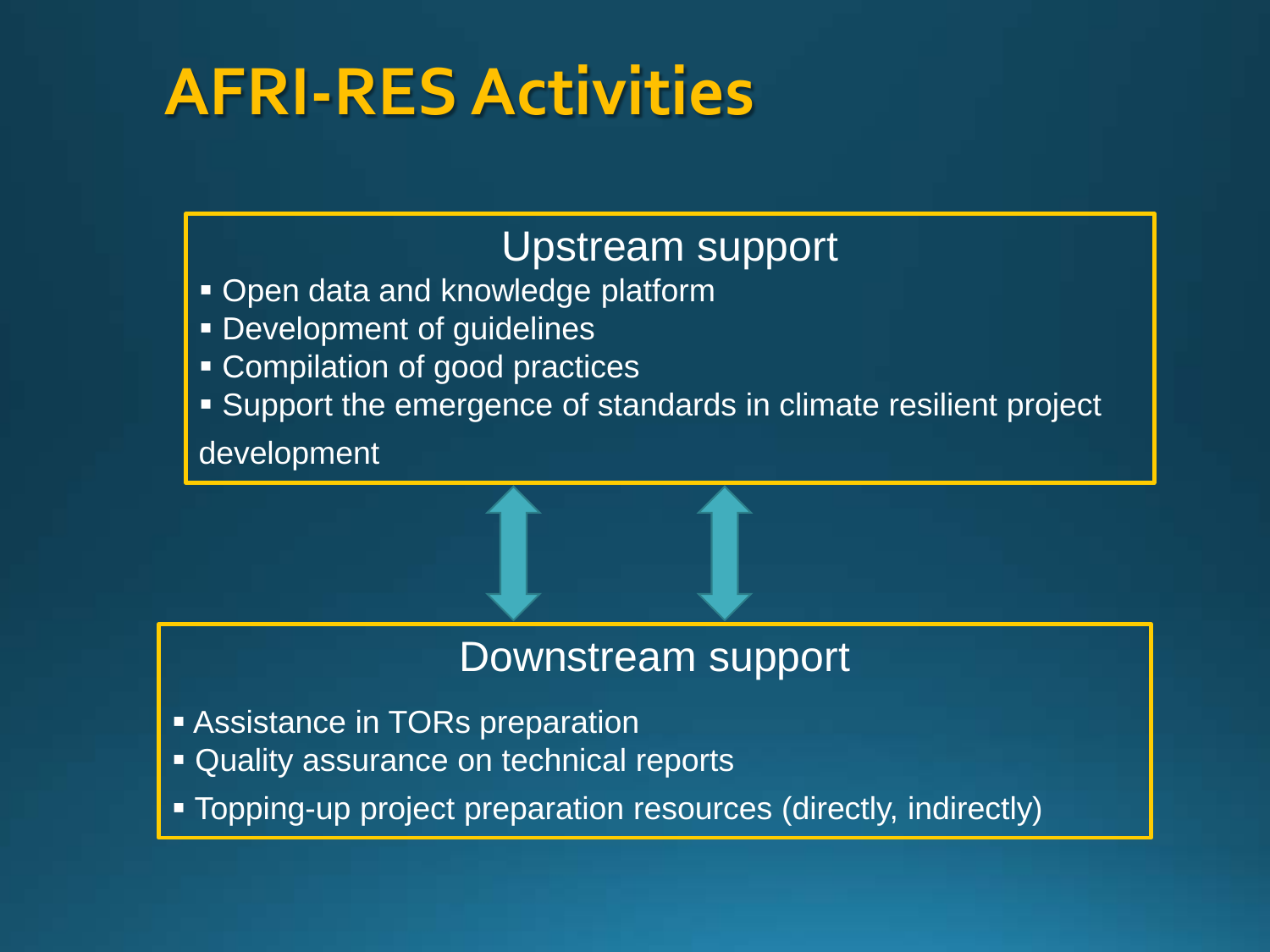### **Pilot Program for Climate Resilience**

### **Purpose**

- Demonstrate ways to integrate climate risk and resilience into core development planning for transformation at scale.
- Programmatic approach

### **Scale of Resources**

• US\$ 1.3 BN in pledges mainly grants, and some as IDA-like/highly concessional resources

#### **Pilot Countries**

- **Round 1: 18 countries (9 single and 2 regional programs)**
- **Round 2: 10 new countries**
- **Working with other MDBs in 9 countries**

#### **2 Stage Process**

- **Phase 1: of Investment Preparation Plan Countries receive \$1.5 M Technical Assistance**
- **Phase 2: Implementation of investments**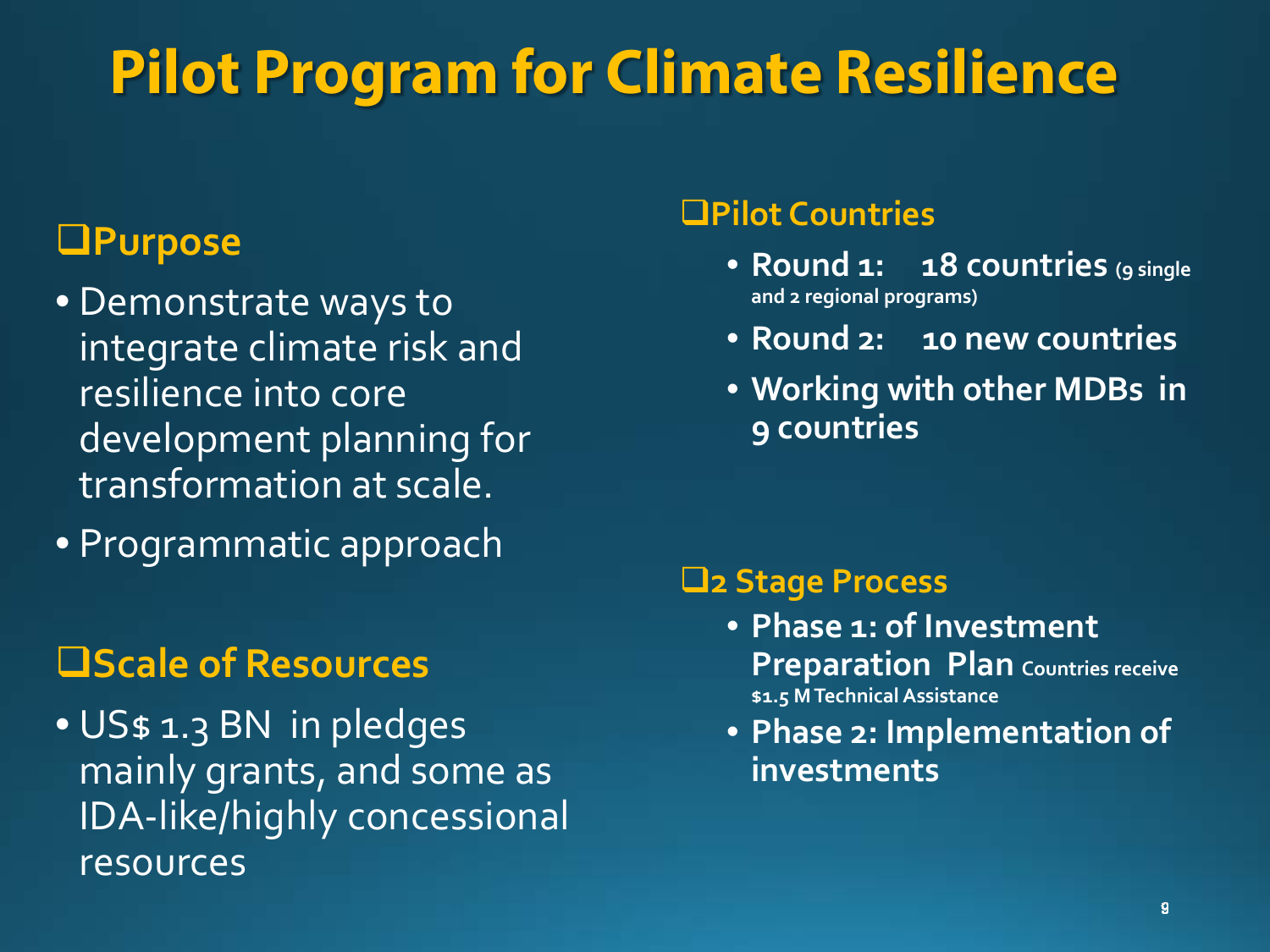### **PPCR: Hydromet & Climate Services Investments – Key Takeaways**

Round 1: Investments focused on hardware of hydromet, with less attention on climate services and products

Round 2: Several countries including Rwanda, Uganda, Madagascar, Ethiopia, The Gambia.--have already identified the issue of climate information (including hydromet) and services as critical areas of engagement to enable climate informed decision making.

Proactive shift to embed hydromet, climate Information and climate services as a Strategic Pillar for Climate Resilience and action plan. This builds on ongoing work in countries through the NHMS, with WMO, ENACTs etc.

> Development of e-learning platform with a focus on the weather and climate services value chain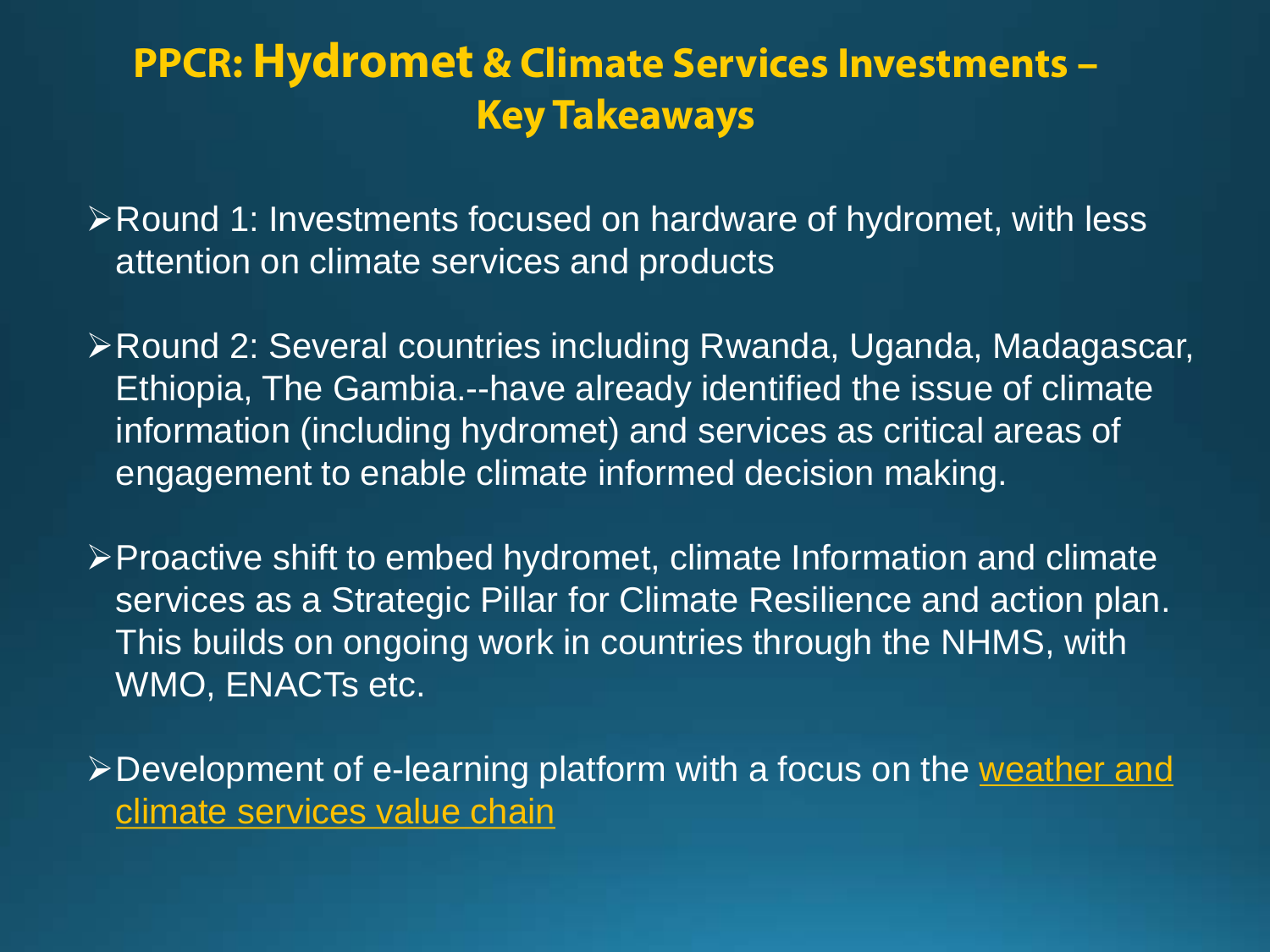### **PPCR Round 2: Strategic Focus on Partnerships and Technical Assistance**



Embed CS into project/programs through value chain. Shared learning and exchange through representation in fora (Climate Services Conferences).



Enhance partnerships: -Hydromet, Climate Services and Resilience Community of Practice to provide upstream expert/peer advice (e.g TORs), cross support and broad-based partnership (e.g. cross learning).



-ESA to support integration of satellite based information into the strategic programming phase through awareness raising, requirement analysis and mainstreaming into investments.